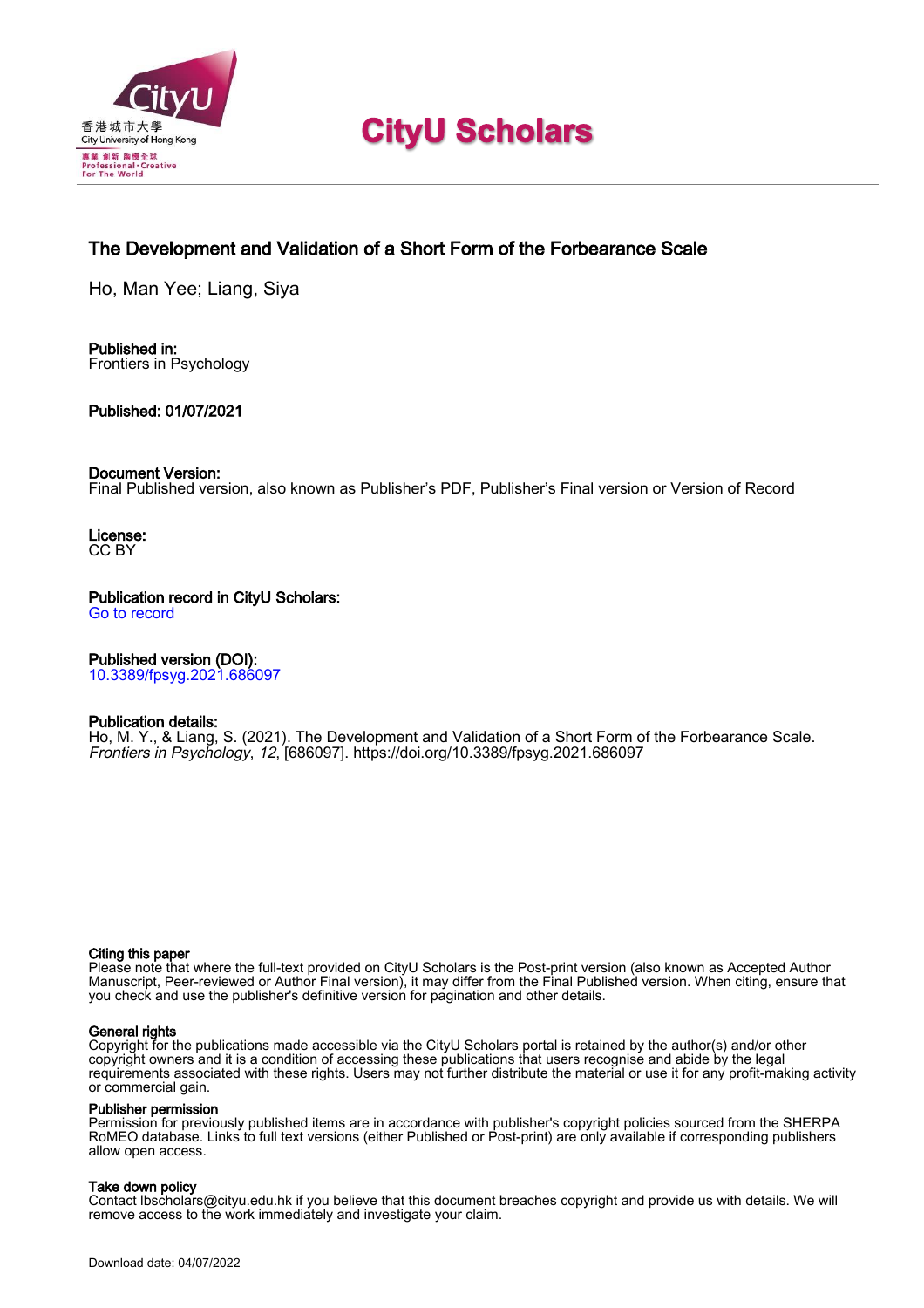



# [The Development and Validation of a](https://www.frontiersin.org/articles/10.3389/fpsyg.2021.686097/full) Short Form of the Forbearance Scale

#### Man Yee Ho\* and Siya Liang

*Department of Social and Behavioural Sciences, City University of Hong Kong, Kowloon, Hong Kong*

The Forbearance Scale (FS) is a 16-item self-report measure of forbearance. In this study, we examined the psychometric properties of the FS subscale and composite scores and developed a 9-item short form of the measure (FS-SF 9). A sample of 1,137 participants was drawn from community, NGO, and college settings. The sample was split into a derivation sample ( $n = 567$ ) and a validation sample ( $n = 570$ ). Exploratory factor analyses of the derivation sample data were used to select short-form items. Using the validation sample, confirmatory factor analyses were used to assess fit for proposed item-to-factor assignments. The results of the confirmatory factor analyses supported that the FS-SF 9 had a theoretically congruent factor structure and that all the subscale and composite scores displayed high internal consistency. Correlations with scores from established measures of a lack of forgiveness and emotion regulation also supported the validity of the FS-SF 9. Our data suggest that the FS-SF 9 subscales and composite score retained the psychometric strengths of their longer FS counterparts. Overall, the short form of the FS provides a brief assessment of the construct measured by the full form. Theoretical

#### **OPEN ACCESS**

#### Edited by:

*Kee-Hong Choi, Korea University, South Korea*

#### Reviewed by:

*Godfred O. Boateng, University of Texas at Arlington, United States Jungkyu Park, Kyungpook National University, South Korea*

#### \*Correspondence:

*Man Yee Ho [my.ho@cityu.edu.hk](mailto:my.ho@cityu.edu.hk)*

#### Specialty section:

*This article was submitted to Quantitative Psychology and Measurement, a section of the journal Frontiers in Psychology*

Received: *26 March 2021* Accepted: *21 June 2021* Published: *15 July 2021*

#### Citation:

*Ho MY and Liang S (2021) The Development and Validation of a Short Form of the Forbearance Scale. Front. Psychol. 12:686097. doi: [10.3389/fpsyg.2021.686097](https://doi.org/10.3389/fpsyg.2021.686097)* and practical applications are discussed.

Keywords: forbearance, scale development, factor analysis, scale validation, assessment

# INTRODUCTION

Conflicts are an inevitable aspect of all relationships. If conflicts are not handled properly, negative responses to them can take an emotional toll on mental health [\(Seidi and Jaff, 2019\)](#page-9-0). A lack of forgiveness is considered a negative response to conflicts in close relationships. Research has shown that forgiveness is linked to positive mental health outcomes. For example, [Chung \(2016\)](#page-9-1) found that a lack of forgiveness was related to depressive symptoms. [Toussaint et al. \(2016\)](#page-9-2) indicated that forgiveness was associated with a decrease in stress, which in turn was related to a decrease in psychiatric symptoms.

As the world becomes more globally connected, nations are becoming increasingly multicultural. Multicultural personality traits appear to be important predictors of intercultural competence and how successful an individual will be in adapting to multicultural situations. According to [Ho \(2020\)](#page-9-3), forbearance is a closely related concept to forgiveness that seems to be more applicable and culturally relevant in Asian societies. Forbearance is conceptualized as a coping strategy that facilitates the maintenance of interpersonal harmony [\(Wei et al., 2012\)](#page-9-4). Unlike forgiveness, the construct of forbearance has been largely overlooked, and well-validated measures of forbearance are scant in the literature.

The construct of forbearance is of considerable interest to personality assessment, as it is essential to positive relationships, particularly in relation to maintaining social harmony and repairing personal relationships. Forbearance can also be viewed as an attempt to ameliorate a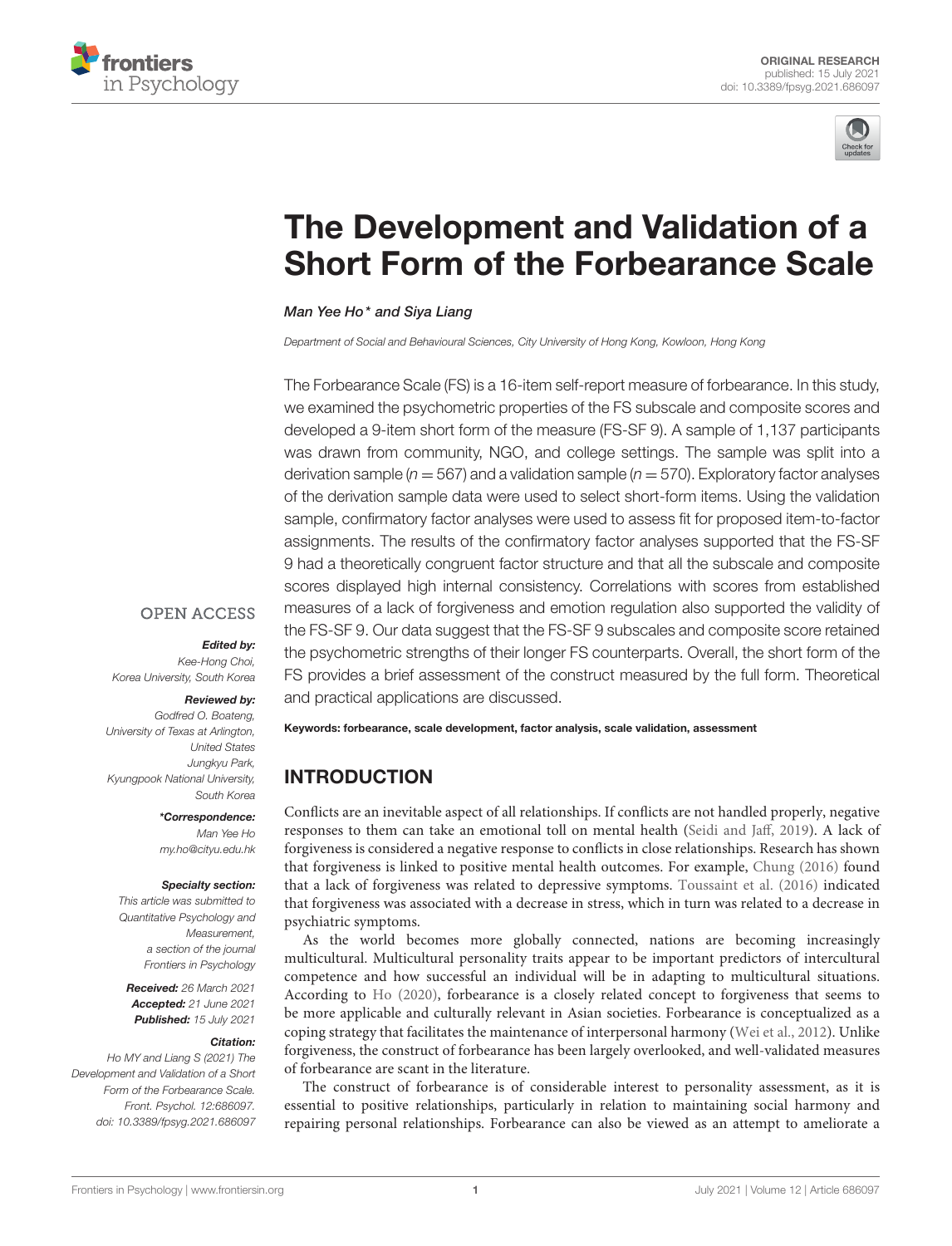situation to make it more tolerable for others, and it is considered a coping strategy for settling interpersonal disputes [\(Wei et al.,](#page-9-4) [2012\)](#page-9-4).

In collectivistic cultures, forbearance is a highly valued virtue representing a high level of benevolence and kindness. In Chinese philosophy—Confucianism—forbearance is considered a virtue in which individuals embrace the qualities of kindness and tolerance while considering others' perspectives (Han and Zhang, [2018\)](#page-9-5). People from collectivistic cultures promote and exercise forbearance more often in the face of provocation as a means of maintaining positive social relationships (Yeh et al., [2006\)](#page-9-6). Additionally, forbearance is a significant predictor of well-being, including happiness, family harmony, and teamwork in Hong Kong [\(Ho, 2020\)](#page-9-3). Therefore, the assessment of forbearance becomes important, and it deserves further scientific investigation.

Existing forbearance measures usually assess a unidimensional construct of forbearance. For example, the Forbearance subscale of the Collectivistic Coping Styles Measure (CCSM; [Moore and Constantine, 2005\)](#page-9-7) assesses the tendency to minimize or conceal problems or concerns so as not to trouble or burden others, but it does not capture the complexity and multidimensional nature of the construct.

The original 16-item Forbearance Scale (FS) developed by Ho  $(2021)^{1}$  $(2021)^{1}$  $(2021)^{1}$  is a self-report instrument that measures trait levels of forbearance. It was designed to assess the cognitive, emotional, and behavioral components of the construct. A recent study has developed and validated a four-factor model of the FS in the context of Hong Kong  $(Ho, 2021)^1$  $(Ho, 2021)^1$  $(Ho, 2021)^1$ . This FS has four subscales (of four items each): (1) overlook others' misdeeds, (2) tolerance and acceptance, (3) emotional calmness, and (4) self-restraint. Scores from the four subscales are also designed to be combined into a composite score, which indicates an overall level of forbearance.

Previous literature suggest that the concept of forbearance implies the meaning of overlooking others' misdeeds and minor imperfections [\(Foxe et al., 2015;](#page-9-8) [Pianalto, 2016\)](#page-9-9). Forbearance is also defined as tolerance in the face of provocation (American Heritage Dictionary, [2011\)](#page-9-10). A forbearing person often responds in a calm and sensible way at a time when they would have the right to be very upset or angry (Cobuild Advanced English Dictionary, [2016\)](#page-9-11). Furthermore, based on [Fortner's](#page-9-12) [\(2014\)](#page-9-12) definition, forbearance entails self-restraint, self-control, and self-discipline. Regarding the specific dimensions in this study, overlooking others' misdeeds refers to not paying too much attention to the perceived faults of others. Tolerance and acceptance denote allowing and supporting others' practices, opinions, and beliefs, especially if one does not necessarily agree with them. Emotional Calmness refers to the moderation of one's emotions and the ability to remain calm under interpersonal stress. Self-Restraint reflects one's capacity to self-regulate and control one's behavior.

To date, the psychometric properties of FS scores have been examined in two college student samples in Hong Kong [\(Ho, 2020\)](#page-9-3). Exploratory and confirmatory factor analyses found that the FS has a theoretically congruent factor structure consisting of four first-order factors. All the subscale and composite scores had high internal reliability and correlations with other construct validity measures [\(Ho, 2020\)](#page-9-3).

Although the previously mentioned results are promising for the usefulness of the FS and the length of the FS is not excessive, some researchers and practitioners may want to have a shorter measure to use in a study that incorporates multiple psychological instruments. Our goal was to develop an FS short form with the same structure as the full form that also showed strong agreement with the full form in terms of scores. We believe the development of a short form of the FS would increase the utility of the instrument as a personality assessment tool while making practical implementation less burdensome and more time effective. Furthermore, the development of a short form of the FS has substantial research implications; in particularly, this brief FS provides additional evidence for the multidimensional nature of forbearance. The shortened version of the FS is more culturally appropriate in collectivistic cultures, which emphasize group cohesion and social harmony. In addition, the three-factor model of the short form of the FS also advances our conceptual understanding of forbearance.

In this study, exploratory and confirmatory factor analyses were used to develop a short form with a structure similar to the original FS. Moreover, a validation sample confirmed the goodness of fit of the short version. Furthermore, to examine the content and construct validities of the short form, item-scale correlations, criterion-related indicators, and interrelationships with measures of emotion regulation and a lack of forgiveness were evaluated.

# METHOD

### **Participants**

This study used a pooled sample of participants enrolled in three extant studies. This includes a college student sample from a study of personality and character, a sample of dating or married adults from a study of personality and romantic relationships, and a sample of parents from a study of personality and parentchild relationships.

#### College Student Sample

Participants were 184 college students (39.7% male; 60.3% female) from a local university in Hong Kong. All the students were between 18 and 24 years old ( $M = 19.40$ ,  $SD = 1.53$ ). The majority of participants (73.9%) in this sample reported not being affiliated with a religion, 20.7% were Christian, and 5% each were Catholic and Buddhist. Participants were given course credit for participating in this research.

#### Dating or Married Adult Sample

This sample consisted of 817 dating or married adults (34.9% male; 65.1% female) who had been involved in a heterosexual romantic relationship for at least 6 months ( $M = 79.49$ , SD = 95.36). Participants were recruited from NGOs, religious communities, social media, and advertising on mass public transport. Roughly one-third of the participants in this sample

<span id="page-2-1"></span><span id="page-2-0"></span> $1$ Ho, M. Y. (2021). Is the Character of Forbearance Missing from the List? The Development and Validation of the Forbearance Scale. (Manuscript in preparation).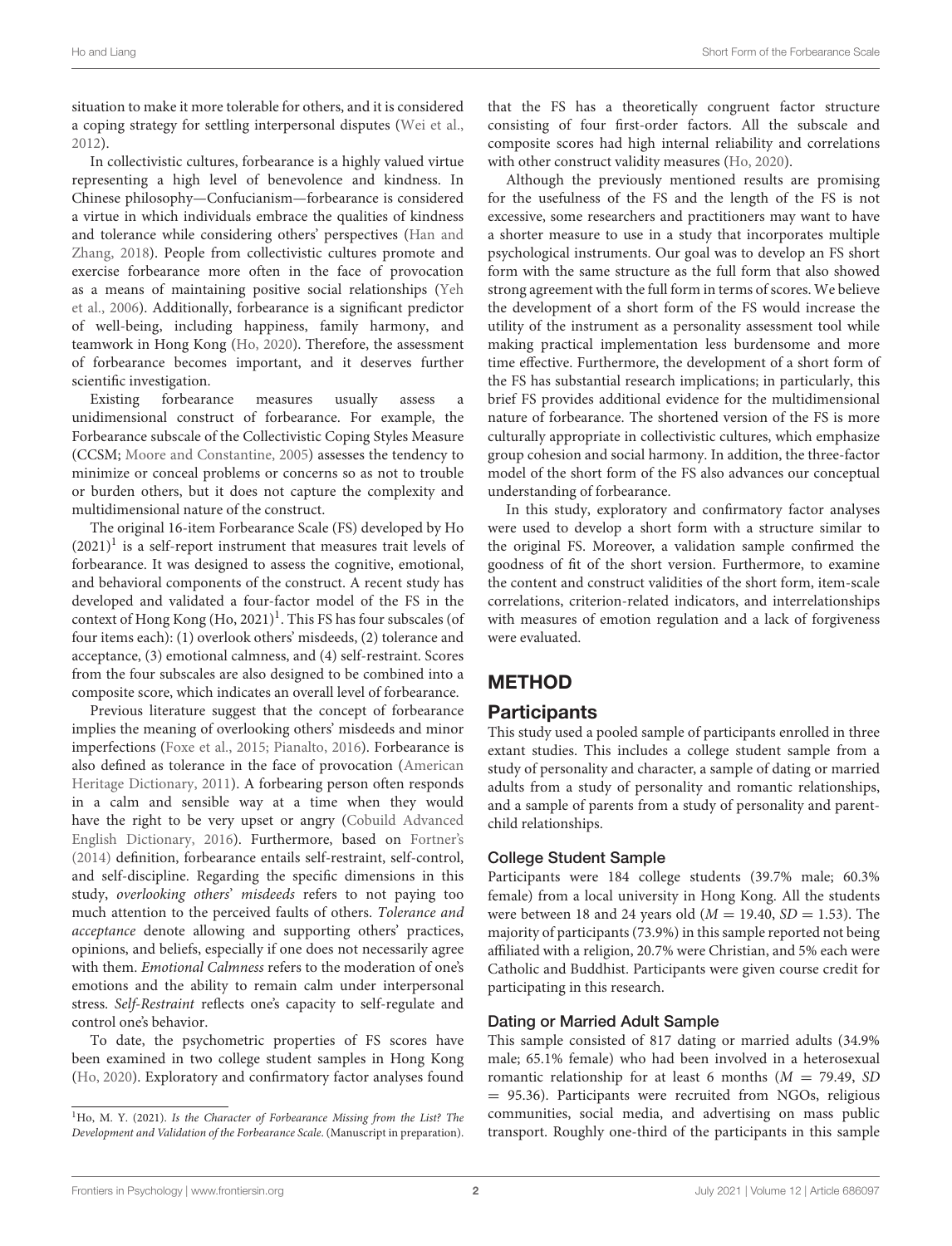(34.1%) identified themselves as married, and 65.9% identified as single. The majority of participants (74.3%) held a bachelor's degree or above, 16.8% held a diploma or associate degree, and 8.9% had a secondary school diploma or below. More than half of the participants (69.4%) reported not being affiliated with a religion, 21.9% were Christian, 5% were Catholic, 2.9% were Buddhist, and the rest (0.8%) did not report a religion. The participants each received a HK\$100 (∼US\$12.80) supermarket coupon as compensation for their time.

#### Parent Sample

In total, 136 parents of children with special education needs (SEN; 7.4% male and 92.6% female) were recruited from a local NGO. The parents' ages ranged from 27 to 69 years  $(M =$ 41.24,  $SD = 6.91$ ). The majority of participants (96.3%) in this sample were parents; however, 3.6% of them were grandparents. More than half of the participants (64%) had a secondary school diploma or below, 16.9% had a diploma or associate degree, and 19.1% had a bachelor's degree or above. The majority (58.6%) reported not being affiliated with a religion, 30.1% were Christian, 6.8% were Buddhist, 2.3% were Catholic, 1.5% were Taoist, and the remaining 0.7% did not report their religion. The participants each received a HK\$50 (∼US\$6.40) supermarket coupon as compensation for their participation.

#### Derivation and Validation Samples

All the participants were pooled into a single dataset ( $N = 1,137$ ). The SPSS (Version 27) program was used to randomly split each sample in the dataset to create a composite derivation sample (*n*  $= 567$ ; 16.2% from the student sample, 71.8% from the dating or married adult sample, and 12% from the parents of children with SEN) and a composite validation sample ( $n = 570$ ; 16.1%) from the student sample, 71.9% from the dating or married adult sample, and 11.9% from the parent sample). The two samples did not differ significantly in terms of gender ( $\chi^2_{(1)} = 1.78$ ,  $p =$ 0.184), age ( $t_{(1135)} = 0.18$ ,  $p = 0.855$ ), education ( $\chi^2_{(2)} = 2.59$ ,  $p$ = 0.274), or religion ( $\chi^2_{(4)}$  = 12.19,  $p$  = 0.702). In addition, no significant difference was found in the FS-16 scores between the derivation sample and validation sample ( $ps > 0.07$ ).

#### Measures

#### Forbearance Scale

The FS (FS; Ho,  $2021$  $2021$ )<sup>1</sup>) consists of 16 items that measure a person's level of patient self-control in an interpersonal context. The FS, as mentioned above, is divided into four subscales: overlooking others' misdeeds, tolerance and acceptance, emotional calmness, and self-restraint. Respondents were asked to rate items on a 6-point Likert scale ranging from 1 (strongly disagree) to 6 (strongly agree). All scores were summed to obtain a total score, with higher scores indicating a higher level of forbearance. The FS has demonstrated very good internal consistency ( $\alpha = 0.84$ ), good construct validity, and was moderately correlated with forgiveness in Hong Kong samples [\(Ho, 2020\)](#page-9-3). The total FS score yielded relatively good internal consistency ( $\alpha = 0.80$  in a derivation sample) in the current study.

#### Emotion Regulation Questionnaire

The Emotion Regulation Questionnaire (ERQ; [Gross and John,](#page-9-13) [2003\)](#page-9-13) is a 10-item self-report measure of two emotion regulation strategies: (1) Cognitive Reappraisal and (2) Emotional Suppression. Respondents rate items on a 7-point Likert scale that ranges from 1 (strongly disagree) to 7 (strongly agree). In the current study, ERQ demonstrated acceptable internal consistency,  $\alpha = 0.61$  (Cognitive Reappraisal) and  $\alpha = 0.70$ (Emotional Suppression).

#### Transgression-Related Interpersonal Motivations Inventory Within a Chinese Context

The Transgression-Related Interpersonal Motivations Inventory within a Chinese Context (C-TRIM; [Wong et al., 2014\)](#page-9-14) is a 12-item scale that represents the opposite of forgiveness (i.e., avoidance and revenge). Respondents were asked to respond to items using a 5-point Likert scale ranging from 1 (strongly disagree) to 5 (strongly agree). The total score is obtained by summing across all the items. Higher scores indicate less forgiveness. In the current study, the internal consistency of the C-TRIM was  $\alpha = 0.92$ .

### Procedure

#### Data Collection

The data collection methods varied by sample. Participants in the college student sample learned of the study through a universitywide broadcast of email messages, posters, and advertisements on campus, and then completed an online survey. Participants in the dating or married adult sample learned of the study through NGOs, religious communities, social media, and advertising on mass public transport and were given access to the online survey. Participants in the parent sample learned of the study through a local NGO and completed a paper-and-pencil self-administered questionnaire. The procedures, protocol, and informed consent in the study were approved by the institutional ethics review committee of the City University of Hong Kong (Reference No.: 11610817). Informed consent was obtained from all participants prior to their participation in the study.

#### Short Form Item Selection

We developed the short form of the Forbearance Scale (FS-SF) with a mixed method approach that involved exploratory factor analysis (EFA), classical test theory, and expert input. Using the derivation sample, a maximum likelihood (ML) extraction with direct oblimin rotation [\(Schmitt et al., 2018\)](#page-9-15) was performed. In seeking a simple structure within the pattern matrix, our goal was to reduce the number of candidate items in the final short form based on three criteria: first, all item loadings are interpretable (>0.40); second, each factor must have a minimum of three items; and third, there is an absence of problematic crossloadings (>0.20). This is consistent with the guidance from the literature [\(Raubenheimer, 2004;](#page-9-16) [Tabachnick and Fidell, 2007\)](#page-9-17).

A series of EFAs were conducted to further explore the factor structure of the FS. To identify core items of the scale, we first entered all 16 items and then removed them one at a time. Items with interpretable loadings and acceptable cross-loadings in the pattern matrix were retained to achieve the best-fitting model. To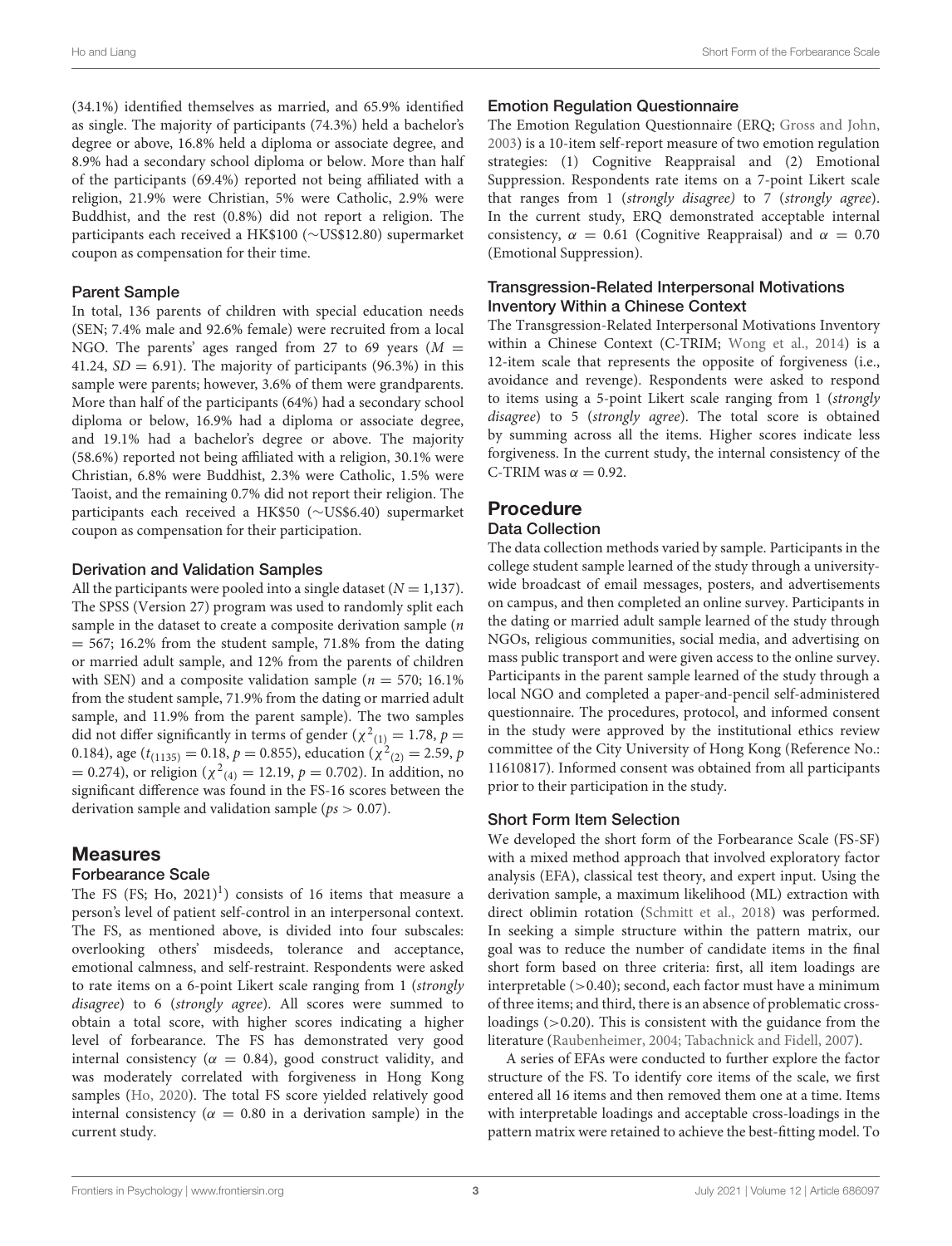examine whether additional items would generate interpretable loadings, we readded previously removed items one by one. If the additional item yielded a larger loading on a factor compared to the previously retained items, then the newly added item was also retained; otherwise, it was not. This process was repeated until all the items were given multiple chances to enter the models.

To assess the internal consistency of the short form of the FS, both reliability and correlation analyses were performed. We adopted a classical test theory-based reliability matrix [\(Ponterotto and Ruckdeschel, 2007\)](#page-9-18) in the reliability testing. If the Cronbach's alpha scores of the scale and subscales were lower than 0.65, items were reexamined, and alternative items that contributed substantially to increasing the Cronbach's alpha scores were reentered into the model. This was done until the Cronbach's alpha scores of the resulting scale and subscales were all above 0.65. In the correlation analysis, any factor with a non-significant correlation with other factors in the instrument was removed, and items within this factor that had weak or no correlations with items from other factors and the total scores were also removed (this was seen as an indication that a subscale was "too distinct" to be grouped with the others as part of the overall measure of forbearance). Nine items were identified in the optimal factor structure for the shortened version of the FS; the EFA was repeated on the remaining items.

#### Final Subscale Analyses

To reduce the subscale length while retaining adequate psychometric properties through replicable CFA procedures and maintaining a minimum Cronbach's alpha value of 0.70, the final item selection was based on high factor loadings and lower levels of negative skew  $\left(\frac{1.50}{\cdot}\right)$ .

A parallel analysis (PA; [Zwick and Velicer, 1986\)](#page-9-19) using [O'Connor's \(2000\)](#page-9-20) SPSS syntax was conducted to determine the factor structure of the scale. We used permutations of the derivation sample to generate 1,000 different samples for this analysis. Actual eigenvalues were compared with the 99th percentile estimates from the permutation samples.

Using the validation sample, we then subjected the short-form FS to the CFA procedures. Given the theoretical and practical importance of modeling a total score and subscales scores in the structure of the short form of the FS, correlated threefactor, higher order, and bifactor models were examined with the validation sample. CFA models were generated using ML estimation [\(Li, 2016\)](#page-9-21). Model goodness of fit was evaluated via the root mean square error of approximation (RMSEA) and three incremental fit indexes: the comparative fit index (CFI), the Tucker-Lewis index (TLI), and the standardized root mean square residual (SRMR). We adopted a cluster of goodness-offit criteria commonly used in psychological research (Wang and Wang, [2012\)](#page-9-22). Specifically, CFI and TLI values >0.90 indicated an adequate fit, as did RMSEA and SRMR values <0.08 (Wang and Wang, [2012;](#page-9-22) [Schmitt et al., 2018\)](#page-9-15).

#### **Validity**

Content validity was examined by calculating the item-scale correlation coefficients. Construct validity was reflected in the model fit statistics after conducting CFA, along with the composite validity (CR) and average variance extracted (AVE), as recommended by [Hair et al. \(2010\)](#page-9-23), a CR valued above 0.60 and AVE valued above 0.50 demonstrated convergent validity [\(Fornell and Larcker, 1981\)](#page-9-24), and the square root of the AVE being higher than any of the correlations involving the designated factor within the structure indicated good divergent validity. External construct validity was explored using the dating or married adult sample. Pearson correlations among the ERQ, C-TRIM, and FS-SF and stepwise hierarchical regressions were performed because forbearance is closely linked to emotional expression, negative vengefulness, and avoidant motives (Wong et al., [2014;](#page-9-14) [Lin, 2016\)](#page-9-25).

# RESULTS

Mplus 8.4 was used to perform the EFAs and CFAs, and SPSS 27 was used for all the other analyses. All the FS items were reasonably normally distributed (maximum skewness  $= 0.47$  and maximum kurtosis  $= 0.76$ ).

## Exploratory Factor Analyses: Derivation Sample

The results of the EFA on the original 16 items are shown in **[Table 1](#page-5-0)**, Item 3 with uninterpretable factor loading  $(<0.40$ ) and Item 2 with problematic cross-factor loading  $(>0.20)$  were first eliminated. Items that yielded the smallest loading on a factor were removed one at a time to balance the length of each subscale. After a series of EFAs, a four-factor model (12 items with three items per factor) was first identified. The fourfactor structure accounted for 69.92% of the variance, and the resultant eigenvalues were as follows: overlook others' misdeeds, 4.02 (33.51%); self-restraint, 1.77 (14.73%); emotional calmness, 1.37 (11.43%); and tolerance and acceptance, 1.23 (10.26%). The item loadings in the pattern matrix ranged from 0.72 to 0.90 for overlook others' misdeeds, 0.53–0.71 for self-restraint, 0.61– 0.98 for Emotional Calmness, and 0.64–0.68 for Tolerance and Acceptance. The communalities (after extraction) ranged from 0.55 (Item 9) to 0.85 (Item 14). Although Items 7, 9, 10, 13, and 14 had small cross-loadings, these were not problematic (<0.20 and not within 0.20 of their primary loadings).

## Agreement With Full-Form Scores, Subscale Intercorrelations, and Internal **Consistency**

**[Table 2](#page-5-1)** presents the bivariate correlation matrix inclusive of the original FS-16 and the short form FS-SF 12. Each subscale correlated highly and significantly with its corresponding long subscale, ranging from 0.94 (Self-Restraint) to 0.97 (Emotional Calmness). From these data, it was established that the new short form was performing like the original-length version.

The low to moderate correlations among the subscales of the FS-SF supported the relative independence of the three factors (i.e., emotional calmness, overlooking others' misdeeds, and tolerance and acceptance). However, no significant correlation was found between Self-Restraint and the other factors ( $rs <$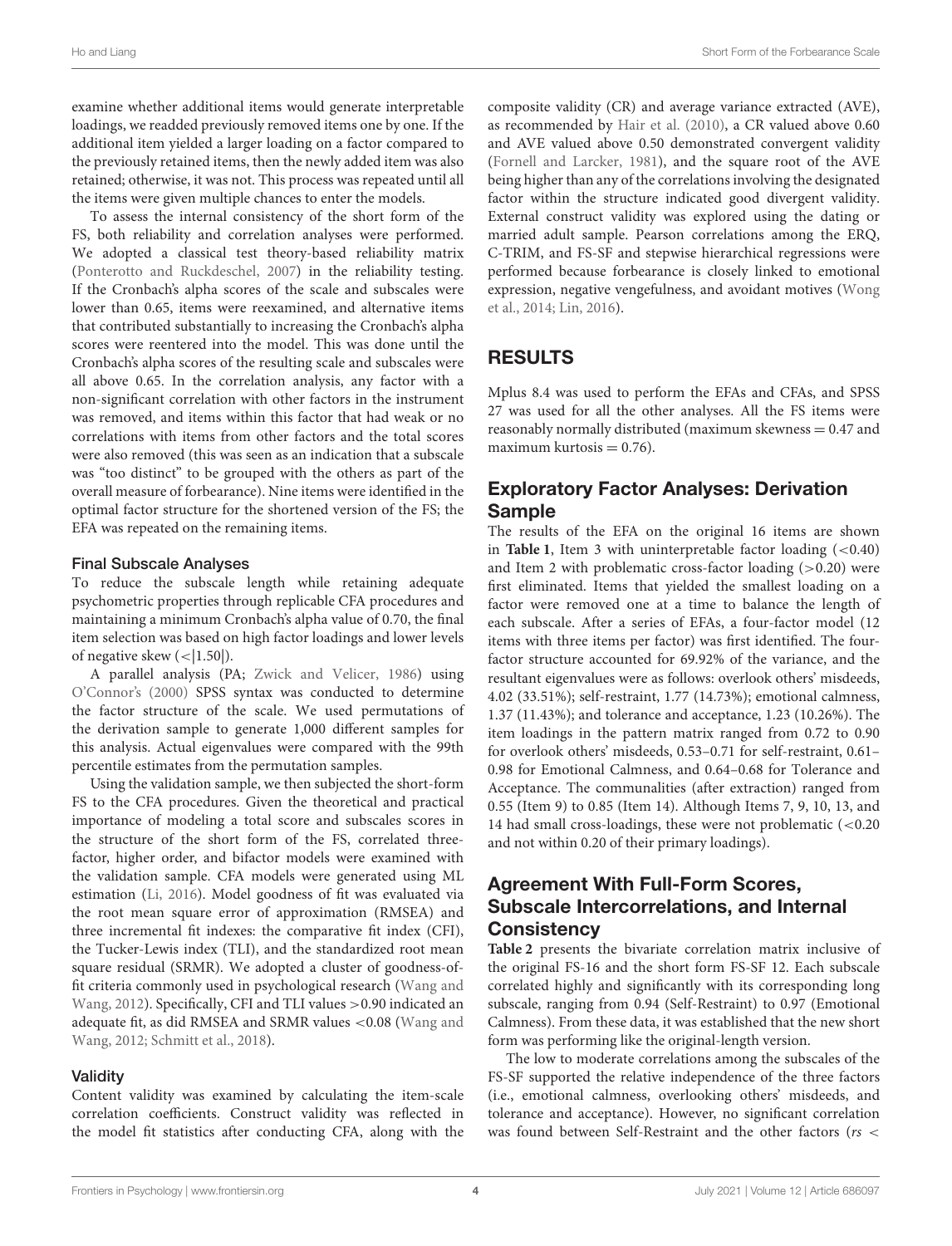<span id="page-5-0"></span>TABLE 1 | Results of exploratory factor analysis on the original Forbearance Scale.

| Item                                                                                | <b>Factor loadings</b> |            |          |           |  |  |  |  |  |
|-------------------------------------------------------------------------------------|------------------------|------------|----------|-----------|--|--|--|--|--|
|                                                                                     | EC                     | <b>OOM</b> | TA       | <b>SR</b> |  |  |  |  |  |
| 1. I can stay calm when others<br>misunderstand me.                                 | 0.516                  | 0.117      | 0.081    | 0.035     |  |  |  |  |  |
| 4. I feel at peace even if others are<br>being unreasonable.                        | 0.673                  | 0.063      | 0.010    | 0.052     |  |  |  |  |  |
| 13. I remain calm when others are<br>rude to me.                                    | 0.819                  | $-0.028$   | 0.062    | $-0.020$  |  |  |  |  |  |
| 14. I stay unmoved when others<br>insult me.                                        | 0.940                  | $-0.012$   | $-0.050$ | $-0.011$  |  |  |  |  |  |
| 2. I don't care much about others'<br>faults.                                       | 0.278                  | 0.464      | $-0.013$ | $-0.035$  |  |  |  |  |  |
| 6. It's easy for me to forget others'<br>faults.                                    | 0.009                  | 0.708      | 0.005    | $-0.029$  |  |  |  |  |  |
| 8. I don't take others' faults to heart.                                            | 0.001                  | 0.885      | 0.007    | 0.022     |  |  |  |  |  |
| 12. I overlook others' mistakes.                                                    | 0.016                  | 0.785      | 0.054    | 0.004     |  |  |  |  |  |
| 5. I listen to others' opinions when I<br>disagree with them.                       | 0.004                  | 0.006      | 0.707    | 0.014     |  |  |  |  |  |
| 7. I accept other's opinions even if I<br>disagree with them.                       | $-0.014$               | 0.170      | 0.646    | 0.023     |  |  |  |  |  |
| 11. I try to tolerate others' opinions<br>even if I disagree with them.             | 0.061                  | $-0.055$   | 0.652    | $-0.027$  |  |  |  |  |  |
| 16. I am inclusive to beliefs I don't<br>agree with.                                | 0.016                  | 0.106      | 0.615    | $-0.018$  |  |  |  |  |  |
| 3.*I defend myself immediately if<br>others put the blame on me.                    | 0.019                  | 0.034      | $-0.105$ | 0.358     |  |  |  |  |  |
| 9.*I retaliate when others ridicule<br>me.                                          | 0.013                  | 0.070      | $-0.140$ | 0.615     |  |  |  |  |  |
| 10.*I directly express my negative<br>emotions when my opinions aren't<br>accepted. | $-0.094$               | $-0.034$   | 0.062    | 0.580     |  |  |  |  |  |
| 15.*I lose control of my emotions<br>when provoked by others.                       | 0.034                  | $-0.079$   | 0.031    | 0.648     |  |  |  |  |  |

*Loadings that are significant at 5% level were shown in bold. EC, Emotional Calmness; OOM, Overlook Others' Misdeeds; TA, Tolerance and Acceptance; SR, Self-Restraint.* \**Item was reverse coded.*

|0.05|), which did not support the construct validity of the fourfactor model. The items from Self-Restraint were also weakly correlated with items from other factors ( $rs < 0.11$ ) and with the total score (rs < 0.29, see **[Table 3](#page-6-0)**). The results of the EFA and the correlation analysis suggest that the self-restraint subscale was different from the subscales for overlooking others' misdeeds, tolerance and acceptance, and emotional calmness.

In our study, the self-restraint subscale seemed to be different from the overlooking others' misdeeds, tolerance and acceptance, and emotional calmness subscales in how it measured forbearance. Upon reflection, it seemed that the self-restraint subscale measured forbearance from a behavioral intention perspective, in which a person was expected to act less aggressively when he or she experienced negative feelings, while the other three subscales measured forbearance from a cognitive and emotional perspective, in which an individual was supposed to be more condoning, more tolerant, and emotionally calm when being provoked. The findings of the current study could mean that self-restraint is weakly associated with the cognitive and emotional aspects of forbearance.

<span id="page-5-1"></span>TABLE 2 | Correlation matrix of the FS-16 and FS-SF 12 subscales.

|                 |            | <b>FS-16</b> |           | FS-SF12  |            |           |           |  |  |  |
|-----------------|------------|--------------|-----------|----------|------------|-----------|-----------|--|--|--|
|                 | <b>OOM</b> | TA           | <b>SR</b> | EC       | <b>OOM</b> | <b>TA</b> | <b>SR</b> |  |  |  |
| <b>FS-16</b>    |            |              |           |          |            |           |           |  |  |  |
| EC              | $0.53***$  | $0.39**$     | 0.008     | $0.97**$ | $0.45***$  | $0.38**$  | 0.006     |  |  |  |
| <b>OOM</b>      |            | $0.45***$    | $-0.06$   | $0.50**$ | $0.97**$   | $0.43**$  | $-0.06$   |  |  |  |
| <b>TA</b>       |            |              | $-0.06$   | $0.36**$ | $0.44***$  | $0.97**$  | $-0.06$   |  |  |  |
| <b>SR</b>       |            |              |           | 0.008    | $-0.07$    | $-0.07$   | $0.94**$  |  |  |  |
| <b>FS-SF 12</b> |            |              |           |          |            |           |           |  |  |  |
| EC              |            |              |           |          | $0.44***$  | $0.36**$  | 0.003     |  |  |  |
| <b>OOM</b>      |            |              |           |          |            | $0.42**$  | $-0.05$   |  |  |  |
| <b>TA</b>       |            |              |           |          |            |           | $-0.05$   |  |  |  |

*FS-16, Forbearance Scale (16-item); FS-SF 12, Forbearance Scale-Short Form (12 item); EC, Emotional Calmness; OOM, Overlook Others' Misdeeds; TA, Tolerance and Acceptance; SR, Self-Restraint.*

\*\**Correlation is significant at the 0.01 level.*

In understanding the concept of forbearance, the inclusion of a self-restraint factor in the construct of forbearance is still debatable. Consistent with [Lin's \(2014\)](#page-9-26) conceptualization, forbearance can be defined as an emotional expression. Moreover, a synonym for forbearance is tolerant perseverance [\(Neenan and Dryden, 2020\)](#page-9-27). The cognitive and emotional components of forbearance seem to be more prominent for understanding the construct of forbearance. In the current study, a three-factor model fit the data better than the four-factor model. Thus, the self-restraint subscale (items 9, 10, and 15) was eliminated from the short form in this study.

**[Table 4](#page-6-1)** summarizes the scale descriptors and alpha coefficients for the original FS-16 and the FS–SF 9. We used the 9-item version of the FS-SF; all its subscales (overlook others' misdeeds, emotional calmness, and tolerance and acceptance) were within acceptable ranges and were moderately correlated with one another. Agreement between each of the three subscales and the total score was strong. Cronbach's alpha values ranged from 0.73 to 0.85. All the alpha coefficients were above 0.70, indicating good internal consistency for the FS-SF 9.

#### Parallel Analysis

Nine items were eventually identified for the short form of the FS. The parallel analysis suggested three factors with an eigenvalue of 1.23 necessary to retain a factor; thus, all three factors were retained. We repeated the EFA while specifying a 9-item, three-factor extraction. The communalities and factor loadings from the pattern matrix are shown in **[Table 5](#page-7-0)**. The three-factor model accounted for 66.38% of the variance, and the resultant eigenvalues were as follows: overlook others' misdeeds, 4.02 (40.15%); emotional calmness, 1.39 (13.89%); and tolerance and acceptance, 1.24 (12.35%). Item loadings in the pattern matrix ranged from 0.73 to 0.90 for overlooking others' misdeeds, 0.63–1.00 for emotional calmness, and 0.64–0.67 for tolerance and acceptance. The communality estimates (after extraction) ranged from 0.66 (Item 5) to 0.85 (Item 14). Although Items 7 and 14 had small cross-loadings, these were not problematic (<0.20 and not within 0.20 of their primary loadings).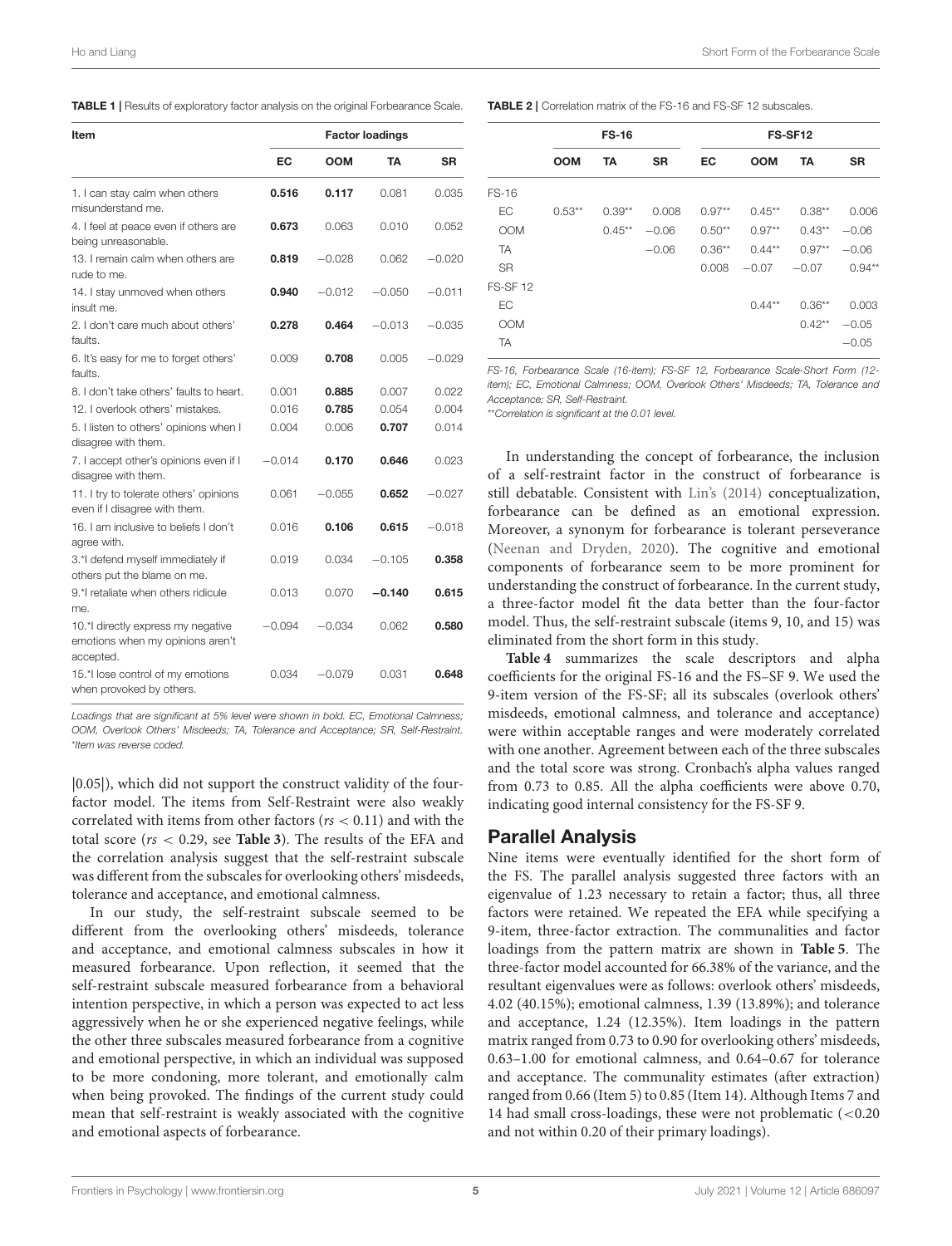<span id="page-6-0"></span>TABLE 3 | Correlation matrix of SR subscale and EC, OOM, TA subscales and total score of FS-12.

| Item no.  |          | EC      |         |         |         | <b>OOM</b> |         |         | <b>TA</b> |          |           |
|-----------|----------|---------|---------|---------|---------|------------|---------|---------|-----------|----------|-----------|
|           | 4        | 13      | 14      | 6       | 8       | 12         | 5       |         | 11        |          |           |
| <b>SR</b> | 9        | 0.04    | $-0.03$ | 0.03    | $-0.03$ | 0.01       | $-0.01$ | $-0.08$ | $-0.04$   | $-0.11*$ | $0.27**$  |
|           | 10       | $-0.04$ | $-0.03$ | $-0.07$ | $-0.05$ | $-0.05$    | $-0.04$ | 0.01    | 0.01      | $-0.06$  | $0.26***$ |
|           | 15       | 0.07    | 0.04    | 0.02    | $-0.05$ | $-0.04$    | $-0.04$ | $-0.00$ | $-0.03$   | 0.02     | $0.29**$  |
|           | Subscale |         | 0.00    |         |         | $-0.05$    |         |         | $-0.05$   |          | $0.30**$  |
|           | score    |         |         |         |         |            |         |         |           |          |           |

*SR, Self-Restraint; EC, Emotional Calmness; OOM, Overlook Others' Misdeeds; TA, Tolerance and Acceptance; FS-12, 12-item Forbearance Scale.* \**p* < *0.05;* \*\**p* <*0.01.*

<span id="page-6-1"></span>

|             | <b>TABLE 4</b>   Descriptive comparisons of FS-16 and FS-SF 9. |      |                 |          |                                      |  |  |  |  |  |  |
|-------------|----------------------------------------------------------------|------|-----------------|----------|--------------------------------------|--|--|--|--|--|--|
|             | М                                                              | SD   | <b>Skewness</b> | $\alpha$ | $\alpha$ interpretation <sup>a</sup> |  |  |  |  |  |  |
| FS-16       |                                                                |      |                 |          |                                      |  |  |  |  |  |  |
| EС          | 3.53                                                           | 0.94 | 0.11            | 0.85     | Good                                 |  |  |  |  |  |  |
| <b>OOM</b>  | 3.93                                                           | 0.92 | $-0.09$         | 0.84     | Good                                 |  |  |  |  |  |  |
| TA          | 4.39                                                           | 0.66 | $-0.30$         | 0.78     | Moderate                             |  |  |  |  |  |  |
| <b>SR</b>   | 3.38                                                           | 0.81 | $-0.17$         | 0.63     | Fair                                 |  |  |  |  |  |  |
| Total score | 3.81                                                           | 0.54 | $-0.08$         | 0.80     | Good                                 |  |  |  |  |  |  |
| FS-SF 9     |                                                                |      |                 |          |                                      |  |  |  |  |  |  |
| EС          | 3.54                                                           | 0.98 | 0.10            | 0.85     | Good                                 |  |  |  |  |  |  |
| <b>OOM</b>  | 4.00                                                           | 0.98 | $-0.17$         | 0.84     | Good                                 |  |  |  |  |  |  |
| TA          | 4.39                                                           | 0.69 | $-0.27$         | 0.73     | Moderate                             |  |  |  |  |  |  |
| Total score | 3.98                                                           | 0.69 | 0.17            | 0.84     | Good                                 |  |  |  |  |  |  |

*FS, Forbearance Scale; FS-SF 9, Forbearance Scale-Short Form (9-item); EC, Emotional Calmness; OOM, Overlook Others' Misdeeds; TA, Tolerance and Acceptance; SR, Self-Restraint.*

*<sup>a</sup>Qualitative interpretations of coefficient alpha sufficiency are based on the classical test theory-anchored "Reliability Matrix for Estimating Adequacy of Internal Consistency Coeffificients" where the range is Unsatisfactory, Fair, Moderate, Good, and Excellent [\(Ponterotto and Ruckdeschel, 2007,](#page-9-18) Table 3, p. 1003).*

## Confirmatory Factor Analyses: Validation Sample

First, a correlated three-factor model was tested. We assigned Items 6, 8, and 12 to Factor 1 (overlook others' misdeeds) with their respective loadings of 0.64, 0.80, and 0.76. Items 4, 13, and 14 were assigned to Factor 2 (emotional calmness) with their respective loadings of 65, 0.86, and 0.93. Items 5, 7, and 11 were assigned to Factor 3 (tolerance and acceptance) with their respective loadings of 0.72, 0.69, and 0.64. The overall model was significant,  $X^2(24) = 82.42$ ,  $p < 0.001$ , CFI = 0.97, TLI = 0.96, SRMR = 0.042, RMSEA = 0.065, 90% CI =  $[0.050, 0.081]$ , demonstrating that the short form of the FS could be used as a multidimensional instrument.

Second, a hierarchical model was examined and yielded a good fit,  $X^2(24) = 82.42$ ,  $p < 0.001$ , CFI = 0.97, TLI = 0.96, SRMR = 0.043, RMSEA =  $0.065$ , 90% CI = [0.050, 0.081], with emotional calmness loading 0.60, Tolerance and Acceptance loading 0.80, overlooking others' misdeeds loading 0.69 on the second-order factor, Forbearance, indicating that the sum score of the three factors was reliable.

Third, the bifactor model was further examined. Model fit statistics also suggested good fit,  $X^2(18) = 34.60, p < 0.05$ ,

 $CFI = 0.99$ ,  $TLI = 0.97$ ,  $SRMR = 0.027$ ,  $RMSEA = 0.040$ , 90%  $CI = [0.019, 0.060]$ , implying that the short form of the FS maintained a unidimensional structure.

# **Validity**

## Content Validity

Pearson correlation coefficients were calculated between each of the final items of the FS-SF 9 and its corresponding subscale. The scale demonstrated good item-scale correlations ( $rs > 0.46$ ), and the ranges of coefficients were as follows: emotional calmness ranged from 0.53 to.81, overlooking others' misdeeds ranged from 0.47 to 0.83, and tolerance and acceptance ranged from 0.47 to 0.84.

#### Construct Validity

The CFA previously reported supported the construct validity of the FS-SF 9. The pattern of inter-scale correlations and CR and AVE of the latent variable reported in **[Table 6](#page-7-1)** provided additional supports for the FS-SF 9's construct validity. Though the AVE of Tolerance and Acceptance was 0.43, the CR of this latent variable was 0.69, which was still deemed as adequate for the convergent validity of the construct by [Fornell and Larcker \(1981\)](#page-9-24).

#### External Construct Validity

To explore construct validity with external indicators, we used the dating and married adult sample and calculated scores for the 9-item version of the forbearance scale and each subscale. The zero-order correlations are reported in **[Table 6](#page-7-1)**. The results showed that all the subscales were positively correlated with cognitive reappraisal and expressive suppression, while revealing a significant negative correlation between the overlooking others' misdeeds subscale and the C-TRIM (a measure of less forgiveness), as well as between the tolerance and acceptance subscale and the C-TRIM. However, the correlation between the emotional calmness subscale and the C-TRIM was not statistically significant. The results from the hierarchical regressions predicting emotion regulation and a lack of forgiveness can be found in **[Table 7](#page-7-2)**.

## **DISCUSSION**

The aim of this study was to generate a shorter measure of forbearance. With that goal in mind, we developed a 9-item short form of the FS and examined the psychometric properties of the measure with both the derivation and validation samples.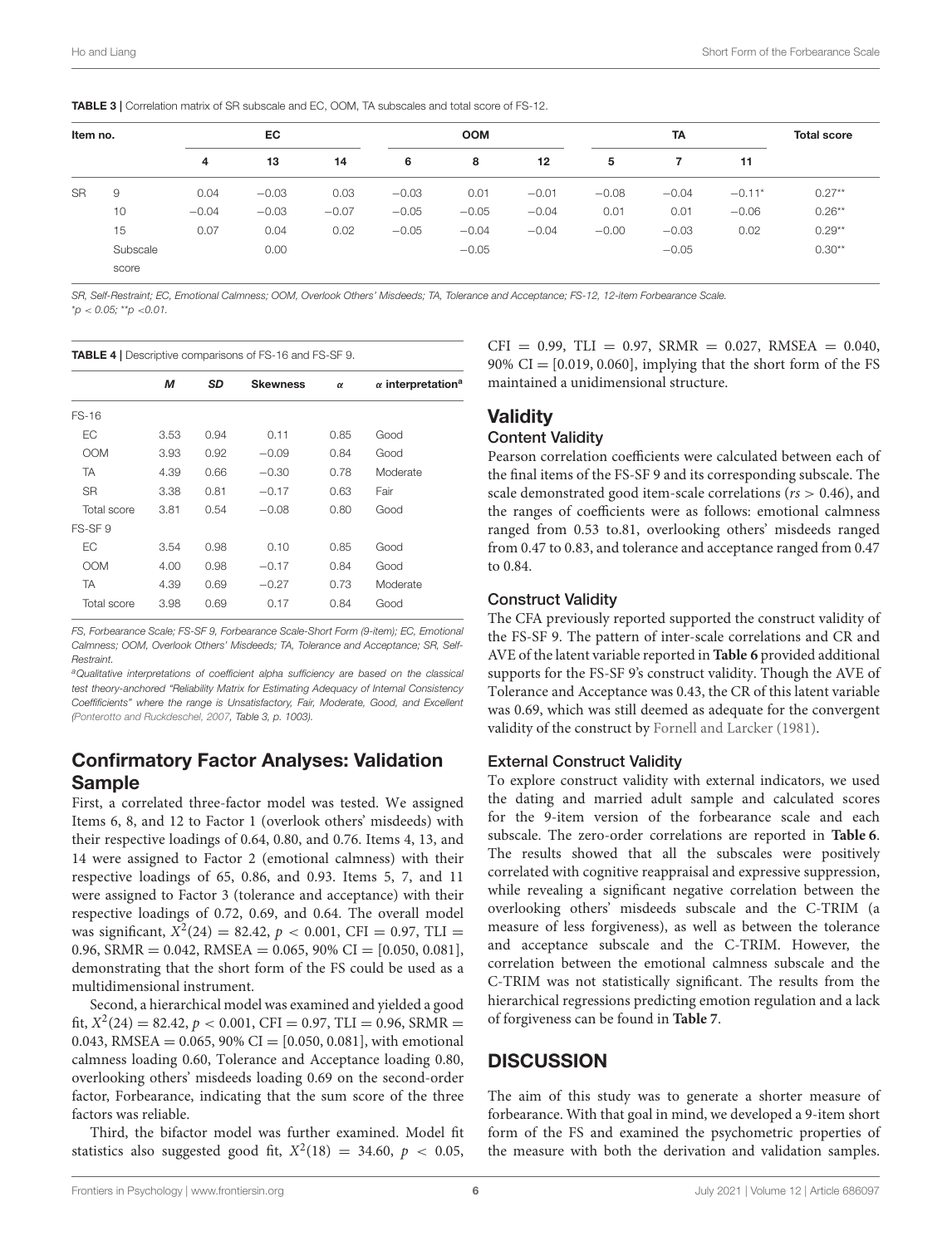<span id="page-7-0"></span>TABLE 5 | Exploratory factor analysis item loadings from pattern matrix, mean, standard deviation, skewness, and communality estimates for three-factor FS-SF 9.

| Item                                                                 | Factor   |            |           | М    | SD   | <b>Skew</b> | Comm |
|----------------------------------------------------------------------|----------|------------|-----------|------|------|-------------|------|
|                                                                      | EC.      | <b>OOM</b> | <b>TA</b> |      |      |             |      |
| 4. I feel at peace even if others are being unreasonable.            | 0.63     | 0.07       | 0.02      | 3.45 | 1.16 | 0.18        | 0.67 |
| 13. I remain calm when others are rude to me.                        | 0.81     | 0.009      | 0.02      | 3.73 | 1.05 | $-0.12$     | 0.79 |
| 14. I stay unmoved when others insult me.                            | 1.00     | $-0.005$   | $-0.12$   | 3.44 | 1.16 | $-0.03$     | 0.85 |
| 6. It's easy for me to forget others' faults.                        | 0.002    | 0.73       | $-0.01$   | 4.01 | 1.25 | $-0.35$     | 0.73 |
| 8. I don't take others' faults to heart.                             | $-0.007$ | 0.90       | $-0.008$  | 4.00 | 1.05 | $-0.22$     | 0.81 |
| 12. I overlook others' mistakes.                                     | 0.02     | 0.78       | 0.04      | 3.98 | 1.06 | $-0.21$     | 0.76 |
| 5. I listen to others' opinions when I disagree with them.           | 0.02     | 0.03       | 0.67      | 4.45 | 0.87 | $-0.47$     | 0.66 |
| 7. I accept other's opinions even if I disagree with them.           | $-0.07$  | 0.18       | 0.65      | 4.40 | 0.83 | $-0.35$     | 0.66 |
| 11. I try to tolerate others' opinions even if I disagree with them. | 0.01     | $-0.04$    | 0.64      | 4.28 | 0.84 | $-0.31$     | 0.66 |

*Loadings that are significant at 5% level are shown in bold. FS-SF 9, short-form of Forbearance Scale (9-item); EC, Emotional Calmness; OOM, Overlook Others' Misdeeds; TA, Tolerance and Acceptance; Comm, communality estimate.*

<span id="page-7-1"></span>TABLE 6 | FS-SF 9 intercorrelation matrix, CR, AVE, square root of AVE of latent variable, and correlations between FS-SF 9 and emotional regulation, unforgiveness.

| FS-SF9             |           |            |           | <b>ERQ</b>                   |                               |               |
|--------------------|-----------|------------|-----------|------------------------------|-------------------------------|---------------|
|                    | EC        | <b>OOM</b> | TA        | <b>Cognitive reappraisal</b> | <b>Expressive suppression</b> | <b>C-TRIM</b> |
| Total score        | $0.80**$  | $0.78***$  | $0.75***$ | $0.25***$                    | $0.19**$                      | $-0.14**$     |
| EC                 |           |            |           | $0.16**$                     | $0.23**$                      | $-0.04$       |
| <b>OOM</b>         | $0.35***$ |            |           | $0.18**$                     | $0.10**$                      | $-0.15**$     |
| TA                 | $0.43**$  | $0.43***$  |           | $0.27**$                     | $0.11***$                     | $-0.16**$     |
| CR                 | 0.86      | 0.85       | 0.69      |                              |                               |               |
| <b>AVE</b>         | 0.68      | 0.65       | 0.43      |                              |                               |               |
| Square root of AVE | 0.82      | 0.81       | 0.66      |                              |                               |               |

*FS-SF 9, Forbearance Scale-Short Form (9-item); ERQ, Emotion Regulation Questionnaire; EC, Emotional Calmness; OOM, Overlook Others' Misdeeds; TA, Tolerance and Acceptance; C-TRIM, Transgression-Related Interpersonal Motivations Scale within a Chinese context; CR, Composite Reliability; AVE, Average Variance Extracted.* \*\**Correlation is significant at the 0.01 level.*

<span id="page-7-2"></span>TABLE 7 | Hierarchical regressions predicting emotion regulation and unforgiveness.

| Dependent Predictor |            | $\beta$ t |                 | R    | $R^2$       | F     | df  |
|---------------------|------------|-----------|-----------------|------|-------------|-------|-----|
| CR                  | <b>TA</b>  | 0.27      | $7.91**$        |      |             |       |     |
|                     |            |           | Final model     |      | $0.27$ 0.07 | 62.59 | 815 |
| ES                  | FC.        | 0.23      | $6.83**$        |      |             |       |     |
|                     |            |           | Final model     | 0.23 | 0.05        | 46.70 | 815 |
| C-TRIM              | <b>OOM</b> | $-0.10$   | $-2.47*$        |      |             |       |     |
|                     | <b>TA</b>  |           | $-0.12 -3.10**$ |      |             |       |     |
|                     |            |           | Final model     | 0.18 | 0.03        | 14.19 | 814 |
|                     |            |           |                 |      |             |       |     |

*CR, Cognitive Reappraisal; ES, Emotional Suppression; C-TRIM, Transgression-Related Interpersonal Motivations Scale within a Chinese context; EC, Emotional Calmness; OOM, Overlook Others' Misdeeds; TA, Tolerance and Acceptance.*

\**Correlation is significant at the 0.05 level.* \*\**Correlation is significant at the 0.01 level.*

Our findings indicate that the FS-SF 9 was rigorous in terms of its internal structure and suitability for measuring forbearance. The results of both the EFA and CFA suggest that the short form of the FS was a valid and reliable measure. The score agreement was adequate to strong at all levels (the overall FS-SF 9 score and the scores for the overlooking others' misdeeds, tolerance and acceptance, and emotional calmness subscales). All the short-form subscales were internally consistent and unidimensional. The results of the CFA suggested an excellent fit of the measurement model, and all the FS-SF 9 subscales showed good reliability.

The investigation of the structure of the FS-SF 9 with CFA demonstrated that the scale could be used as both a unidimensional and multidimensional instrument. The scores of the subscales and the whole scale are reliable and can be used as indicators of forbearance.

The construct validity findings provide initial support for the FS-SF 9 as a measure of forbearance. Content validity implied consistency among the items within each factor. The exploration of the convergent and divergent validity of the FS-SF 9 yielded additional support for the maintenance of the current structure. Additionally, the overall FS-SF 9 was positively associated with emotion regulation and negatively associated with a lack of forgiveness. Although there was some variation in magnitudes, the subscales of the FS-SF 9 were also correlated with the convergent and discriminate measures in similar directions.

The CFA item elimination process resulted in excluding seven of 16 items. The items that were selected in this study were interpretable and coincided with the established structure of the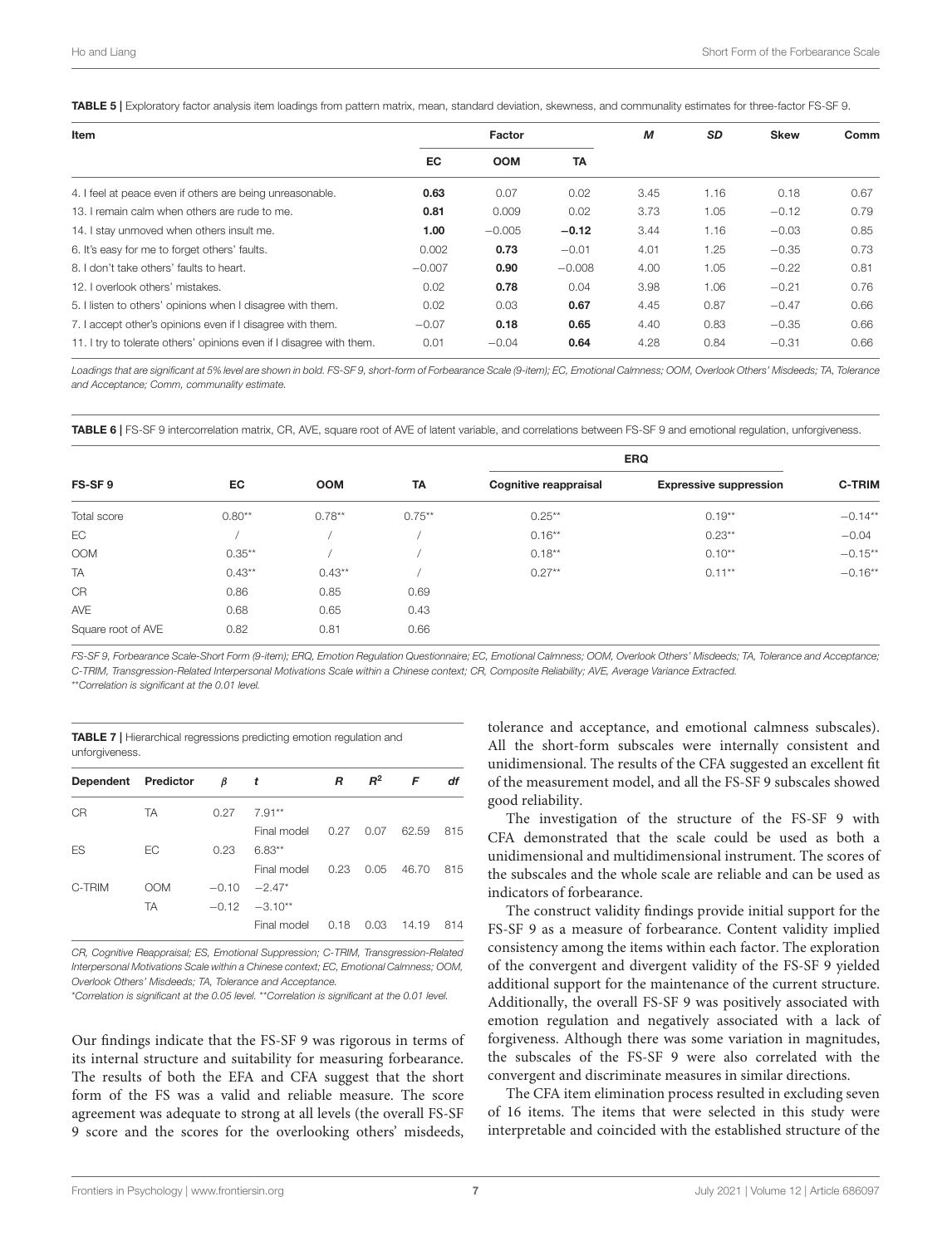original instrument. Only one item (the one with the lowest loading) was excluded in each subscale. The three subscales seemed to be reasonably robust, with reliable factor loadings and few secondary loadings while maintaining high correlations ( $rs$ ) 0.95) with the original subscales. This was especially the case with the overlooking others' misdeeds subscale, in which all loadings were above 0.70 with no secondary loadings.

Although it is not a primary focus of this article, the results of the regression analyses suggest that some subscales might be more uniquely predictive of specific indicators than others. For example, the tolerance and acceptance subscale was positively linked to cognitive reappraisal. The emotional calmness subscale was positively correlated with emotional suppression. The tolerance and acceptance subscale and the overlooking others' misdeeds subscale were both predictive of a lack of forgiveness. The overall FS-SF 9 is likely to be most useful in personality assessment, as the present findings suggest that some subscales might show more specific associations with different aspects of emotion regulation and a lack of forgiveness.

In the shortened form, the self-restraint subscale was removed due to differences found between it and the other three subscales. This could be because it is a distinct dimension from the other three that may more closely reflect the cognitive and emotional dimension of forbearance. Unlike in the work of [Ho \(2020\)](#page-9-3), in the current study, the concept of forbearance was mainly derived from cognitive and emotional perspectives embedded in broader cultural contexts. In a collectivistic culture, people tend not to express (and correspondingly, have the need to suppress) negative emotions and thoughts (e.g., anger or revenge motives) in response to transgressions or hurt for the sake of social harmony [\(Matsumoto et al., 2008;](#page-9-28) [Wei et al., 2012\)](#page-9-4). Although forbearing persons may experience a transformation of cognition (e.g., overlook others' misdeeds) and emotions (e.g., emotional calmness), they may not necessarily have negative emotions or thoughts that require the exercise of control (e.g., self-restraint) in the face of interpersonal conflicts. However, additional research in examining these distinctions need to be performed in the future.

It is of interest if a dimension of behavioral intention is different from dimensions of cognition and emotion in the understanding of forbearance. In alignment with previous research, the findings of this study add support to the notion that the cognitive and emotional components of forbearance are crucial and universal across cultures [\(Lin, 2014;](#page-9-26) Kobylińska and Kusev, [2019\)](#page-9-29). Based on the psychometric properties of the FS-SF 9, instead of the original four-factor structure, a three-factor model was identified in this study. Moreover, in consideration of its adaptability of the forbearance measure in wider cultural contexts, it is recommended that items from the self-restraint subscale be removed form short forms of the FS. Again, additional research is needed to substantiate our reasoning behind this and how well it generalizes in similar contexts.

Even though the short form achieved many of our aims, there are several limitations to our investigation. First, the findings of this study may not generalize to other cultures that differ in substantial ways. Hong Kong's culture is a mixture of foreign cultural influences and traditional Chinese values [\(Hinsbergh, 2020\)](#page-9-30); using other diverse cultural groups in research should advance and deepen our understanding of forbearance. Future research might seek to discover the extent of cultural variation in forbearance (vs. its more universal aspects) by utilizing various samples. Additionally, regarding the analytical approach, the evaluation of the subscales was mainly based on their factor structure. This approach might not be optimal for assessing the quality of the FS-SF 9 subscales. Further investigation might explore alternative approaches, such as item-response theory, for generating different item sets for the short-form subscales. Furthermore, social desirability response bias is another limitation that suggests a need for a cautious interpretation of the results. The results presented in this study were limited to cross-sectional correlations among self-report measures. Future studies would likely benefit from including the ratings of an individual by others and physiological and behavioral measures.

In conclusion, this study makes a useful contribution to the field of psychology in the area of forbearance, as it represents the first attempt to develop and validate a shorter form of the FS. Theory and research on multicultural personality traits have been identified as a priority across a number of disciplines [\(Ponterotto, 2010\)](#page-9-31). As multicultural personality traits are expected to be adaptive to individuals living in culturally heterogeneous societies, measurements aimed at assessing such traits could prove to be salient to researchers and practitioners. It is hoped that the development and validation of the FS-SF 9 will ease and accelerate cross-cultural research in this important area of study.

# DATA AVAILABILITY STATEMENT

The raw data supporting the conclusions of this article will be made available by the authors, without undue reservation.

# ETHICS STATEMENT

The studies involving human participants were reviewed and approved by Human Subjects Ethics Sub-Committee at City University of Hong Kong. The patients/participants provided their written informed consent to participate in this study.

# AUTHOR CONTRIBUTIONS

MH and SL have directly participated in the planning, execution, and analysis of this study. Both authors have read and approved the final version submitted.

# FUNDING

The work described in this paper was partial supported by a grant from the Research Grants Council of the Hong Kong Special Administrative Region, China (Project No. CityU 11607419) and partial support by a grant from St. James Settlement, Hong Kong (Project No. 9231266).